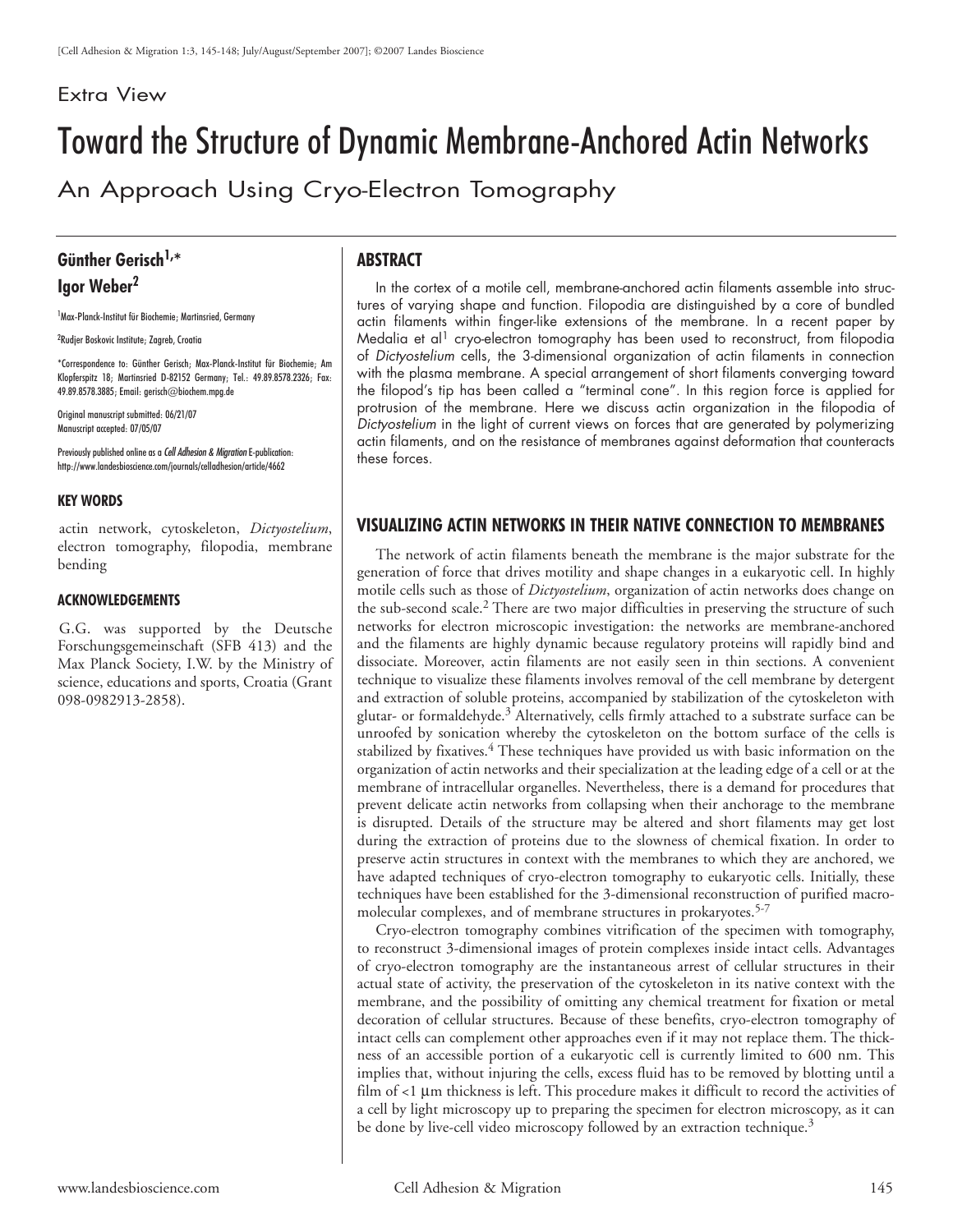## **Actin Filaments are Discontinuous in the Fast Growing Filopodia of** *Dictyostelium*

Filopodia are actin-rich cell-surface protrusions of about 100–200 nm in diameter and several micrometers in length, which are optimally suited to cryo-electron tomographic examination of actin-membrane linkages. Actin filaments in the comprehensively studied filopodia of melanocytes and other mammalian cells are proposed to be nucleated once at the beginning of filopod formation and to grow continuously as the filopod elongates.<sup>3</sup> Our data suggest that in *Dictyostelium* cells the arrangement and length of actin filaments varies along the filopodia. The following discussion will be based on the data obtained by electron-tomography in *Dictyostelium*. It should be kept in mind, however, that different types of filopodia might have different structures and different modes of elongation.

The arrangement of actin filaments in the filopod's tip region is of special interest. In this region actin is going to assemble, $8$  while filament-bundling proteins diffuse into the filopod from the base.<sup>9</sup> In the filopodia of *Dictyostelium* cells, filaments are short in the tip region, and arranged in a cone pointing to the hemispherical tip of the filopod (Fig. 1). With one end these filaments are connected to the middle region of the hemisphere and with their opposite end they are connected to lateral sites of the membrane. We refer to this arrangement as the "terminal cone" of actin filaments in a filopod.

There are no straight filaments found to connect the tip region with the shaft of the filopodia in *Dictyostelium* cells. On the contrary, the transition zone between the terminal cone and the shaft is characterized by transversal filamentous elements. Further down along the shaft, actin filaments are mostly bundled and arranged in axial direction. Nevertheless, there is no general continuity of filaments within this region. This is immediately obvious for filaments that attach with either their distal or proximal end to the lateral membrane of the shaft.

## **Rate of Filopod Growth and Putative Filament Rearrangements**

To relate actin network structure to filopod protrusion and retraction in live cells, we have complemented cryo-electron tomography with live-cell recording of filopod dynamics. Filopodia in the fast moving *Dictyostelium* cells extend with velocities of about 1 µm x  $sec<sup>-1</sup>$  or more, this means at rates at least 60-fold higher than the actin assembly rate in neuronal filopodia.8 Taking the increment in the filament length of 2.7 nm per actin monomer added, and assuming an average angle of 20˚ for the orientation of actin filaments relative to the axis of a filopod, the filopod will be elongated by  $2.5 \mu m$  upon the addition of 1000 subunits to each working filament (neglecting elastic deformation in the actin network). A filopod protrusion rate of 1  $\mu$ m x sec<sup>-1</sup> will then correspond to the incorporation of 4 x 10<sup>2</sup> subunits per second into an actin filament. The rate in fast growing filopodia is thus close to the average polymerization rate of actin filaments in the cortical network of *Dictyostelium* cells, which corresponds to  $11 \times 10^2$  subunits per second and is thought to be a formin mediated process.2 The localization of DdDia2 to the filopod tip and its involvement in the formation of filopodia<sup>10</sup> strongly suggests a role of this formin in actin polymerization at the terminal cone of actin filaments.

Since the filaments in the tip region end up with both their proximal and distal ends at the membrane they need to be rearranged in order to be converted into the array of mostly parallel and



Figure 1. Model of actin organization in growing filopodia. This diagram illustrates the arrangement of actin filaments as revealed by cryo-electron tomography, in particular the conical arrangement of short filaments at the tip of filopodia in *Dictyostelium* cells. As an essential aspect of the model, de-novo nucleation of actin polymerization along with the growth of a filopod is proposed (A). This assumption is based on the finding that actin filaments in the tip region contact the membrane with both their ends. We assume that the proximal (lateral) membrane contact represents the nucleation site (filled triangles) and the distal (central) contact the elongation site (open arrowheads). At the borderline between tip region and shaft, filaments that stopped growing are interspersed with newly nucleated ones (B). Further down along the filopodia, most filaments separate from the membrane, but some remain in contact with the membrane at their proximal or distal ends (C). For reasons of clarity, the extensive bundling and membrane association along the length of actin filaments has not been included into this diagram, and also the possibility that actin filaments are getting severed has not been taken in account.

bundled filaments that fill the shaft of the filopod. Rearrangements of actin filaments have been comprehensively analyzed during bristle formation in Drosophila.<sup>11</sup> In the bristles, modules of bundled actin filaments are formed at the growing tip and are processed into long bundles by filament elongation, possibly sliding and, most importantly, by the grafting of modules in a head-to-tail configuration. This process is followed by smoothing of the overlaps. Filopodia in *Dictyostelium* are much shorter than the bristles and their rate of extension is much higher. The filopod length of a few micrometers is the length of one module in the bristles, and the filopod extension rates are 1  $\mu$ m per second or more as compared to 25  $\mu$ m per hour for the bristles. Because of these differences, the way of rearrangement in the filopodia most likely differs from that in the bristles.

A model based on repetitive nucleation of actin filaments in the filopodia of *Dictyostelium* cells is outlined in Figure 1. The capacity of de-novo nucleation during the growth of a filopod is provided by the presence of DdDia2 specifically at the filopod tip. This formin has nucleating activity and is required in *Dictyostelium* cells for the formation and maintenance of filopodia.<sup>10</sup> De novo nucleation of actin filaments is indicated by the repeated branching of *Dictyostelium* filopodia whereby each branch retains the thickness of the common stem.12 The model of Figure 1 is also consistent with previous findings indicating that actin polymerization is confined to the tip of a filopod, $8$  as indicated in the diagram by arrow-headed filaments. According to this "sequential nucleation model", the filaments detach in the course of their growth with their distal and/or proximal ends from the membrane. Subsequently, the actin filaments are extensively bundled, and lateral connections of filaments to the membrane are formed along the filopod shaft. The number of filament ends may further increase by the severing of filaments along a filopod, in particular during the retraction phase. A role for severing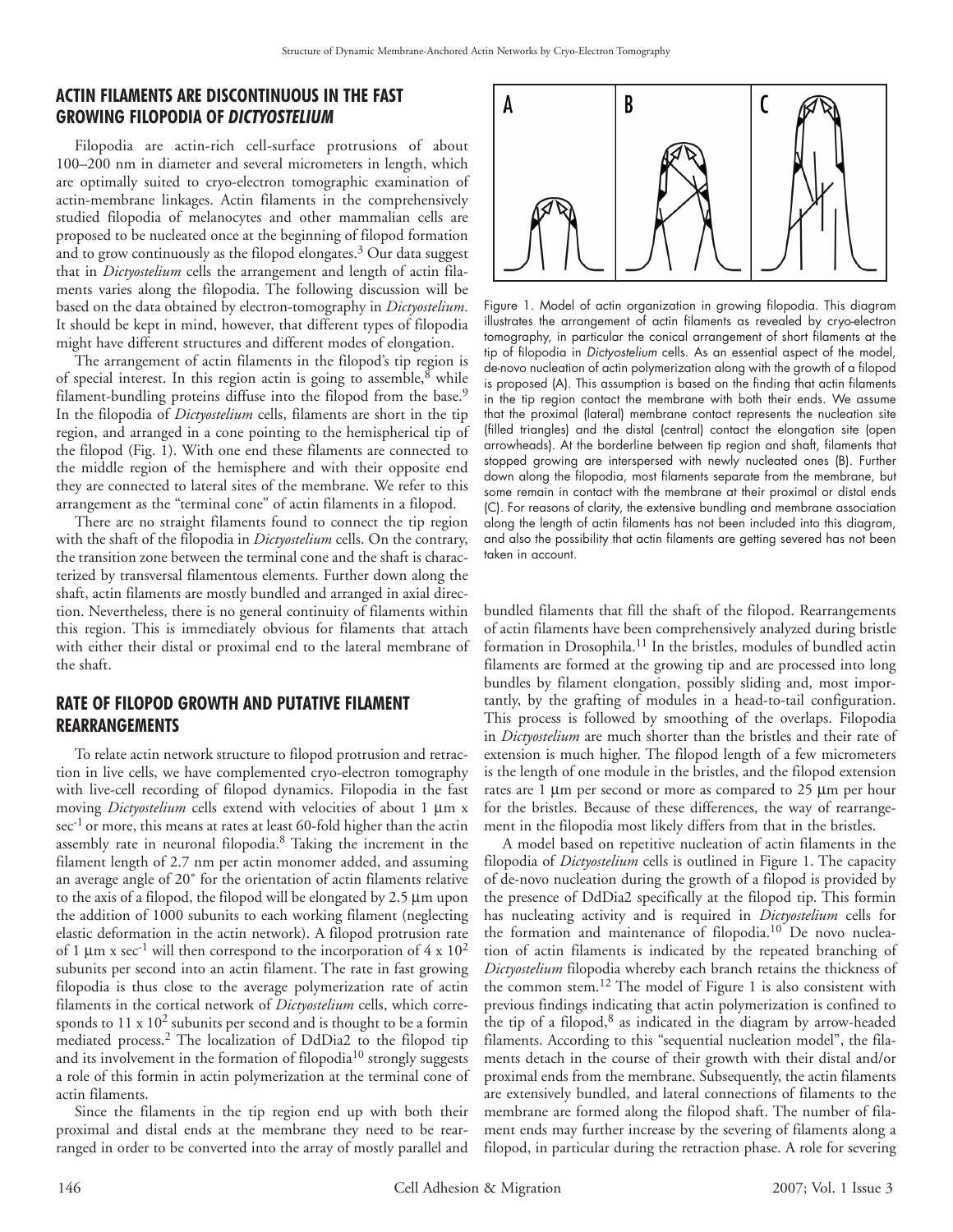is indicated by the delayed filopod retraction at neuronal growth cones that is caused by knock out of the severing protein gelsolin in mice. $13$ 

Because of the discontinuity of actin filaments along the shaft of filopodia in *Dictyostelium*, the rigidity of the actin core and its capability of applying force on the membrane to lengthen the filopod critically depends on lateral struts of proteins that bundle or otherwise crosslink actin filaments. This network allows rapid reorganization and thereby bending of the filopodia, a flexibility important for the role of filopodia in catching bacteria and in subjecting them to phagocytosis on the surface of the cell body.

## **How is Force Generated by the Growing Actin Filaments?**

The protrusion of filopodia requires at their tip an optimal number of actin filaments with plus-ends that are open for subunit addition. Too few plus-ends cannot generate enough force to overcome the membrane resistance, whereas too many plus-ends deplete the pool of actin subunits and therefore grow slowly.<sup>14</sup> About 10 filaments in a terminal cone is the number found in the fast growing filopodia of *Dictyostelium* (Table 1 in the supplement of ref. 1).

If the free length of an actin filament is too high, the filament will buckle even under a small load.15,16 Our data indicate that buckling is not a limiting factor in filopodial force generation. At the terminal cone, the filaments are short and their angles of incidence are small: even the longest filaments of about 250 nm in length are not evidently buckled. It may be relevant that the force required for buckling is raised by about one order of magnitude if the filament end contacting the membrane is tethered rather than free to slide.<sup>17</sup> The centering of actin filaments to the midpoint of the hemisphere suggests that the filament ends are indeed fixed within a small area at the tip of the filopod.

Two classes of theories address how actin subunits are incorporated at the growing tip of an actin filament in close apposition to the membrane of the cell. One class assumes the presence of a polymerization machine, $^{17}$  the other is based on Brownian ratchets and does not require a special apical complex.15,16 ATP-driven molecular machines would raise the polymerization force beyond the thermodynamic limit that is given by the cellular concentration of ATP-actin and the inherent cleavage of ATP along the actin filament, by an additional amount of energy captured from ATP-hydrolysis.<sup>17</sup>

Brownian ratchet models for actin-driven membrane protrusion depend on the creation of free space between the plus-end of the filament and the membrane, where actin monomers can be added to the free end of the filament. This space can be created by thermal fluctuations of the membrane and by bending fluctuations of the filament, which depend on its bending stiffness, its free length, and on its angle of incidence to the membrane. Estimates of the forces produced and the velocities of protrusion achieved largely depend on the specific version of the ratchet model on which calculations are based; for instance whether filopod protrusion is thought to be effected by a co-axial bundle of strongly cross-linked actin filaments,<sup>18</sup> and whether the membrane on top of the actin filaments is assumed to be rigid or flexible enough to be deformed by single filaments.19

#### **Membrane Protrusion in the Terminal Cone**

In order to push the filopod membrane ahead, the short filaments at the filopod's tip have to act against the resistance of the membrane. Theoretically, force that resists deformation of the membrane has three components: bending elasticity of the membrane, in-plane membrane tension, and adhesion between the lipid bilayer and the underlying cortical cytoskeleton. For practical purposes, membrane tension and cytoskeleton adhesion are combined in an "effective membrane tension" term, T.<sup>20</sup>

To closely mimic the process of filopod extension, optically trapped beads have been used to pull thin membrane extensions, the tethers, out of the plasma membrane. The static tether force,  $F_t$ , needed to keep a membrane tether at a constant length, is approximated by  $F_t = \pi B/R_t + 2\pi R_t T$ , where B is the bending modulus and T the effective membrane tension.<sup>21</sup> Although thin tethers have not been pulled out of the membrane of *Dictyostelium* cells, deflection of the membrane in response to shear forces has been measured in order to determine B and  $T^{22}$  Using the values of B = 2 pN x  $\mu$ m and  $T = 3$  pN x  $\mu$ m<sup>-1</sup> obtained by this method, and assuming their uniform distribution over the membrane,  $F_t = 64$  pN is calculated for filopodia with a radius of 100 nm. This is taken as a lower limit since much higher values for  $F_t$  have been obtained by deforming *Dictyostelium* cells using micropipette aspiration.23 Moreover, for the protrusion of filopodia with velocities of 1  $\mu$ m x sec<sup>-1</sup> or higher—as found in *Dictyostelium*—forces higher than the static tether force are needed.

#### **Who Helps Actin Filaments to Push Out a Filopod?**

Direct measurement in vitro of the force produced by the forminassisted polymerization of single actin filaments resulted in an estimate of  $\geq$ 1.3 pN in a solution of 0.7 µM ATP-actin,<sup>24</sup> a concentration that is not far from equilibrium.25 Taking this conservative measure of force generation one would end up, for the filopodia of *Dictyostelium*, with an average of only 12 pN for the cumulated forces produced by the actin filaments in a terminal cone (see Table 1 in the supplement of ref. 1). Therefore, it appears to be a gap between the forces required to overcome resistance of the membrane and the forces produced by actin polymerization under these conditions. This apparent gap may be filled under the non-equilibrium conditions of a living cell by enhancing the force produced by actin polymerization, and also by mechanisms that lower the resistance of the membrane at the site of filopod formation. In accord with this notion, theoretical considerations indicate that lengths of filopodia >2 µm and growth rates > 0.1  $\mu$ m x sec<sup>-1</sup> cannot be explained by a simple model based on the diffusion of actin monomers and the existence of a linear bundle of cross-linked filaments within a filopod.18

The involvement of a molecular device in the elongation of filopodial actin filaments is suggested by the presence of DdDia2 at the interface between actin filaments and the curved membrane of the filopod tip.10 DdDia2 belongs to the family of formins that act at the plus-end of actin filaments as processive polymerization machines.26 Moreover, a plus-end directed motor protein, myosin VII, is localized to the filopod tips in *Dictyostelium* and plays a role in the extension of filopodia.27

Alternatively, or in addition, membrane protrusion could be facilitated either by disconnection of the membrane from the cytoskeleton or by local changes in lipid or protein composition in a way that favors bending.28 Evidence for the latter mechanism is